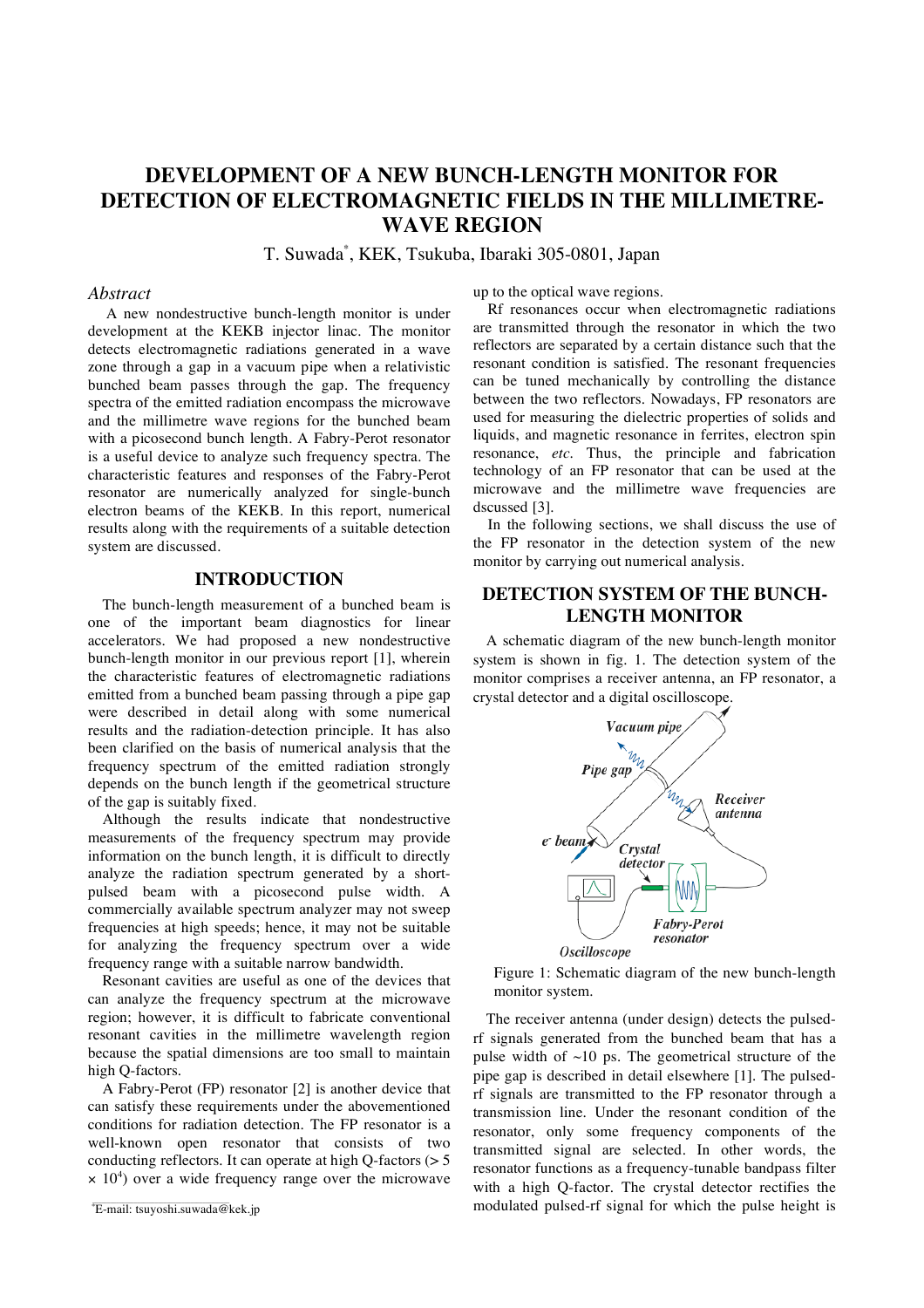proportional to the signal power. The digital oscilloscope measures the pulse height of the rectified (envelope) signal. On the basis of these measurements and efficiently sweeping the resonant frequencies of the resonator, the power spectrum of the radiation emission may be reproduced.

## **EQUIVALENT-CIRCUIT ANALYSIS OF THE FABRY-PEROT RESONATOR**

The characteristic features of the FP resonator are analyzed by using an equivalent resonant-circuit model adapted to an enclosed resonant cavity that is coupled to the transmission lines through an rf generator. The equivalent circuit based on a parallel RLC circuit is shown in fig. 2.



Figure 2: Equivalent resonant circuit of the FP resonator.

The equivalent circuit is represented by lumped circuit elements in parallel, conductance  $(G_0)$ , inductance  $(L)$ , and capacitance (*C*). External coupling between the input (output) port and the cavity is achieved through an input (output) conductance  $G_{ext}$  ( $G_{ext}$ ), which is connected in parallel to the equivalent circuit. The input port is connected to a current generator  $(I_{q})$ , while the output port is terminated in a matched load. The basic formulae are found in several textbooks (for example, see ref. [4]). These circuit elements can be transformed to the resonant cavity parameters in the following manner:

$$
\frac{\omega_0}{Q_L} = \frac{G_0 + G_{ex1} + G_{ex2}}{C},\tag{1}
$$

$$
\frac{\omega_0}{Q_0} = \frac{G_0}{C}, \quad \frac{\omega_0}{Q_{\text{ext}}} = \frac{G_{\text{ext}}}{C}, \quad \frac{\omega_0}{Q_{\text{ext}}} = \frac{G_{\text{ext}}}{C}, \tag{2}
$$

$$
\omega_o^2 = 1/LC.
$$

Here,  $\omega_0$  is the resonant angular frequency of the equivalent circuit,  $Q_0$ ,  $Q_L$ ,  $Q_{ext}$  and  $Q_{ext}$  are the unloaded, loaded, input external and output external Q-factors, respectively. The coupling factors ( $\beta_1$  and  $\beta_2$ ) are related to these cavity parameters as follows:  $\beta_1 = Q_0/Q_{ext}$  and  $\beta_2 =$ *Q*0/*Qex*2.

The cavity voltage  $(V_c(\omega))$  can be derived by solving the following well-known differential equation,

$$
\left(\frac{d^2}{dt^2} + \frac{\omega_0}{Q_L}\frac{d}{dt} + \omega_0^2\right) V_C(\omega) = 2\frac{\omega_0}{Q_{\text{ext}}} \frac{dV_F(\omega)}{dt}.
$$
 (4)

generator) is the forward-travelling voltage at the input port of the transmission line, which is coupled to the cavity. The cavity voltage is related to the forwardtravelling voltage in the following manner  $V_c = V_F + V_R$ , where  $V_R$  is the backward-reflecting voltage. In the case where  $\beta_1 = 1$  and  $\beta_2 = 1$  (critical couplings), there is no reflected signal, that is,  $V_R = 0$ .

The solution to the differential equation is obtained by taking into account the impulse response of the cavity for a short-pulsed rf signal as follows:

$$
V_C(\omega) = \frac{2/Q_{\text{ext}}}{\omega_0 \sqrt{1 - (1/2Q_L)^2}} \int_0^{\tau_0} \frac{dV_F(\omega)}{dt} \exp[-\omega_0(t - \tau)/2Q_L] \times \sin[\omega_0 \sqrt{1 - (1/2Q_L)^2}(t - \tau)] d\tau.
$$
 (5)

Here, the integration is carried out with a range from zero to the bunch width  $(\tau_0)$ . In the integration calculation, the two-sigma bunch-width is taken into account. The cavity power  $P_c$  and the forward-travelling power  $P_F$  are related to the cavity voltage  $V_C$  as follows:

$$
P_C = \beta_2 G_0 |V_C|^2, P_F = \beta_1 G_0 |V_C|^2.
$$
 (6)

In order to apply this formula to the FP resonator, the frequency components contributing to all the resonant modes of the pulsed-rf signal should be linearly added. The resonances occur not only at the fundamental resonant frequency  $(l = 1)$  but also at higher resonant frequencies  $(l > 1)$ . The resonant condition of the resonator is given by

$$
\omega_{0l} = \pi c l / d \ (l=1, 2, 3, \ldots), \tag{7}
$$

where *c* is the speed of light; *l* an integer and *d* is the distance between the two reflectors of the resonator. Therefore, it should be noted that  $V_C$  calculated from eq. (5) must be linearly added for all possible resonant modes of the detection system as follows:

$$
V_C(\omega) = \sum_{i=1}^{n} \frac{2/Q_{\text{ext}}}{\omega_{0i}\sqrt{1 - (1/2Q_L)^2}} \int_0^{\tau_0} \frac{dV_F(\omega)}{dt} \exp[-\omega_{0i}(t-\tau)/2Q_L] \times \sin[\omega_{0i}\sqrt{1 - (1/2Q_L)^2}(t-\tau)]d\tau.
$$
 (8)

### **NUMERICAL ANALYSIS**

scenario, *VF(ω*) (ω is the angular frequency of the current  $V_r - V_r$  with the transmission line, which is coupled to the through part of the transmission line, which is coupled to the transmission line of the transmissio Details of the numerical analysis of the power spectra of the radiation emission from the KEKB beams is described elsewhere [1]. The results were obtained with a bunch-length parameter in one sigma ( $\sigma_t$  = 3 to 10 ps) in the frequency range of 1-100 GHz. By using the results obtained previously, the impulse responses of the FP resonator are numerically analyzed from eq. (8). For simplicity, detection-efficiency reduction (or frequency dependence) of the receiver antenna and high-frequency transmission losses are not taken into account.

When the pulsed-rf signal with the radiation-emission power spectrum is transmitted through into the resonator, some frequency components of the signal may resonate at a discrete resonant frequency depending on their corresponding Q-factors. They are interferentially built up